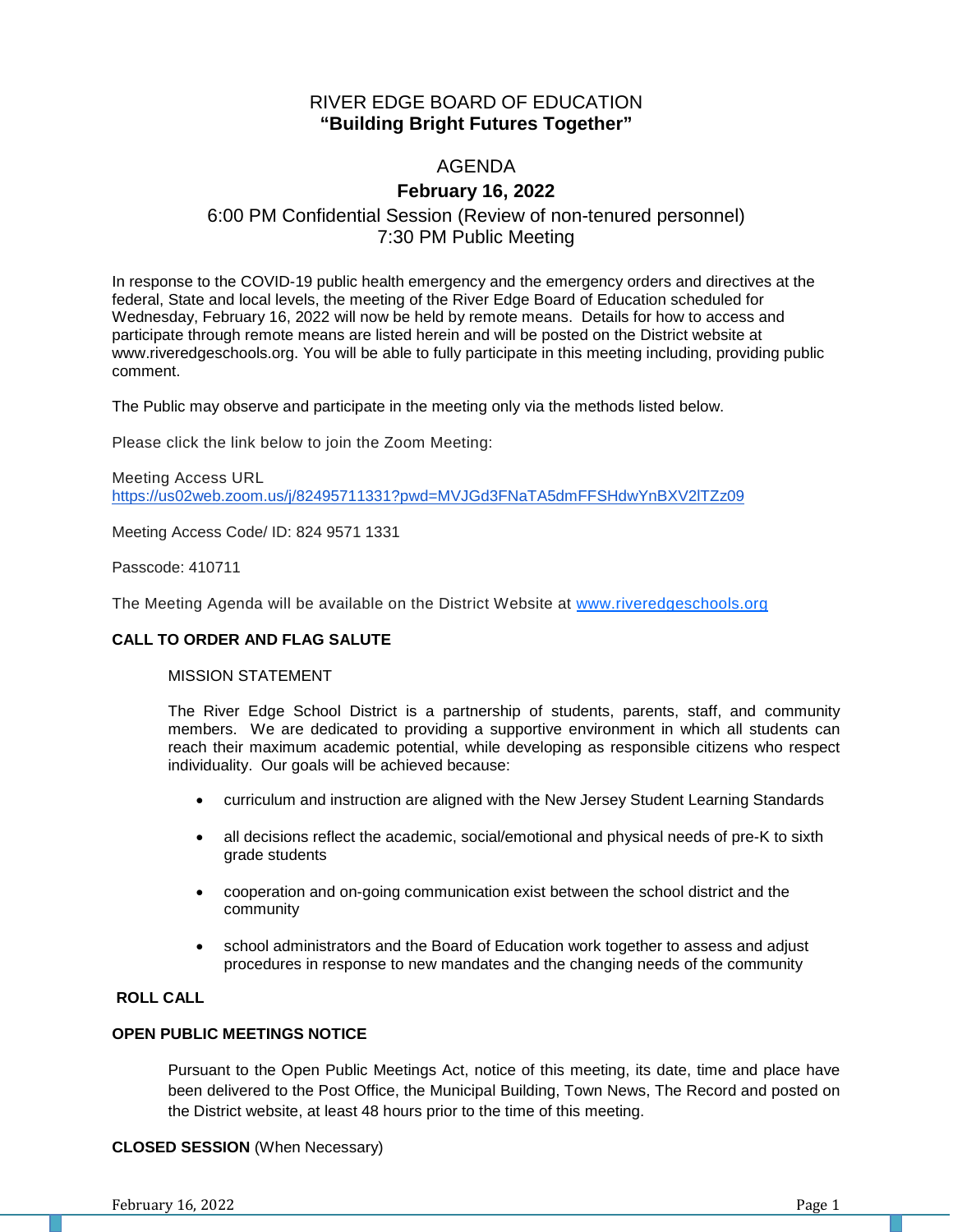#### **SPECIAL/DISCUSSION ITEMS**

A. Public Comment on Agenda Items Only

### **REPORTS**

- 1. SUPERINTENDENT
- 2. PRINCIPAL
- 3. BOARD SECRETARY
- 4. PRESIDENT
- 5. COMMITTEES

## **MOTIONS TO BE ACTED UPON**

## **A. ADMINISTRATION/POLICY**

1. That the Board of Education approves the Minutes and Confidential Minutes of February 2, 2022.

**Motion by: \_\_\_\_\_\_\_\_\_\_\_\_\_\_\_\_\_\_\_\_ Seconded by: \_\_\_\_\_\_\_\_\_\_\_\_\_\_\_\_\_\_\_\_**

## **B. CURRICULUM/EDUCATION** – None

#### **C. BUILDING & GROUNDS**

- 1. That the River Edge Board of Education approve the Shared Services Agreement with the Borough of River Edge for Snow Plowing (Addendum).
- 2. That the River Edge Board of Education approve the Shared Services Agreement with the Borough of River Edge for the Use of Gymnasiums (Addendum).

**Motion by: \_\_\_\_\_\_\_\_\_\_\_\_\_\_\_\_\_\_\_\_ Seconded by: \_\_\_\_\_\_\_\_\_\_\_\_\_\_\_\_\_\_\_\_**

## **D. FINANCE/GRANTS/GIFTS**

- 1. That the Board of Education approve the bills & claims dated February 2022 totaling \$1,192,073.62 including checks #10540 through #10617 (Addendum). Payrolls dated January 14, 2022 and January 31, 2022 totaling \$1,314,763.49 issued therefore, a copy of such warrants list be attached as part of these minutes. (Addendum)
- 2. That the Board of Education approve the Budget Transfers for the school year 2021 2022 as of January 31, 2022. (Addendum)
- 3. That the River Edge Board of Education approve the Secretary's and Treasurer's Reports for the period ending January 31, 2022. .

Further, we certify that as of January 31, 2022 after review of the secretary's monthly financial reports (appropriations section) and upon consultation with the appropriate district officials, to the best of our knowledge no major account or fund has been over expended in violation of N.J.A.C. 6A:23-2.11 and that sufficient funds are available to meet the Districts financial obligation for the remainder of the fiscal year. (Addendum)

Motion by: **Example 20 Seconded by:** Seconded by: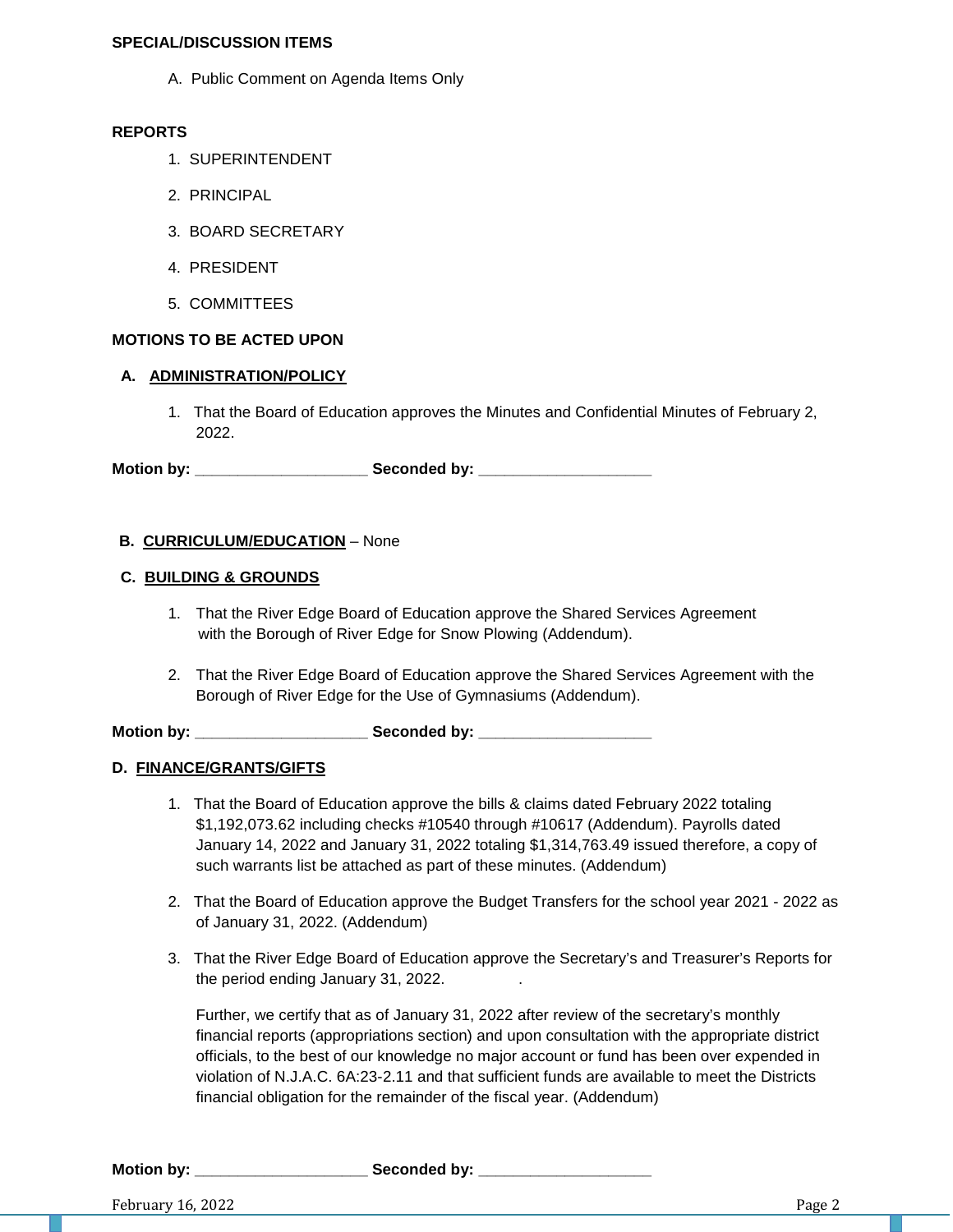## **E. PERSONNEL**

1. That the Board of Education, with the recommendation of the Superintendent, approve professional day requests for the following staff members to attend workshops/conferences as noted and in accordance with appropriate statute:

| <b>Name/Position</b>              | <b>Workshop/Conference</b>        | Date(s)                          | <b>Cost to District</b><br><b>Excluding Mileage at</b><br><b>State Rate</b> |
|-----------------------------------|-----------------------------------|----------------------------------|-----------------------------------------------------------------------------|
| Catherine Danahy                  | <b>Safety Specialist Training</b> | March 1, 2022                    | \$0                                                                         |
| Superintendent                    |                                   | March 8, 2022                    |                                                                             |
| <b>River Edge School District</b> |                                   | March 15, 2022                   |                                                                             |
|                                   |                                   | March 22, 2022<br>March 29, 2022 |                                                                             |
| Denise Heitman                    | 2022 NJPSA/FEA/NJASCD Conference  | March $24 - 25$ , 2022           | \$320                                                                       |
| Principal                         | Atlantic City, NJ                 |                                  |                                                                             |
| Christine Moran                   | 2022 NJPSA/FEA/NJASCD Conference  | March 24 - 25, 2022              | \$320                                                                       |
| Supervisor Curriculum &           | Atlantic City, NJ                 |                                  |                                                                             |
| Instruction                       |                                   |                                  |                                                                             |
| Nevin Werner                      | 2022 NJPSA/FEA/NJASCD Conference  | March 24 - 25, 2022              | \$320                                                                       |
| Supervisor                        | Atlantic City, NJ                 |                                  |                                                                             |
| Science & Math                    |                                   |                                  |                                                                             |
| Catherine Danahy                  | A New Place: Civics 2022          | March 10, 2022                   | \$0                                                                         |
| Superintendent                    |                                   |                                  |                                                                             |
| <b>Christine Moran</b>            | A New Place: Civics 2022          | March 10, 2022                   | \$0                                                                         |
| Supervisor Curriculum &           |                                   |                                  |                                                                             |
| Instruction                       |                                   |                                  |                                                                             |
| Eric James                        | A New Place: Civics 2022          | March 10, 2022                   | \$0                                                                         |
| <b>Assistant Principal</b>        |                                   |                                  |                                                                             |

- 2. That the Board of Education, with the recommendation of the Superintendent, post-approve Marisa Schussler for Home Instruction, effective February 4, 2022 through February 17, 2022, at an hourly rate of \$50.00 per hour not to exceed 10 hours per week, no less than 3 days per week.
- 3. That the Board of Education, with the recommendation of the Superintendent, approve a State/Federal Family leave of absence for employee #013854, whose name is on file in the Superintendent's Office, to commence on or about September 1, 2022 through November 25, 2022 followed by a child care leave of absence through June 30 2023.
- 4. That the Board of Education with the recommendation of the Superintendent approve Anastasia Bohajian for student Field Experience to consist of 50 hours classroom observation to commence on or about February 17, 2022 through May 13, 2022.
- **5.** That the Board of Education, with the recommendation of the Superintendent approve the following as Substitute Teachers for the 2021-2022 School Year:

Anastasia Bohajian Daniel Nastasi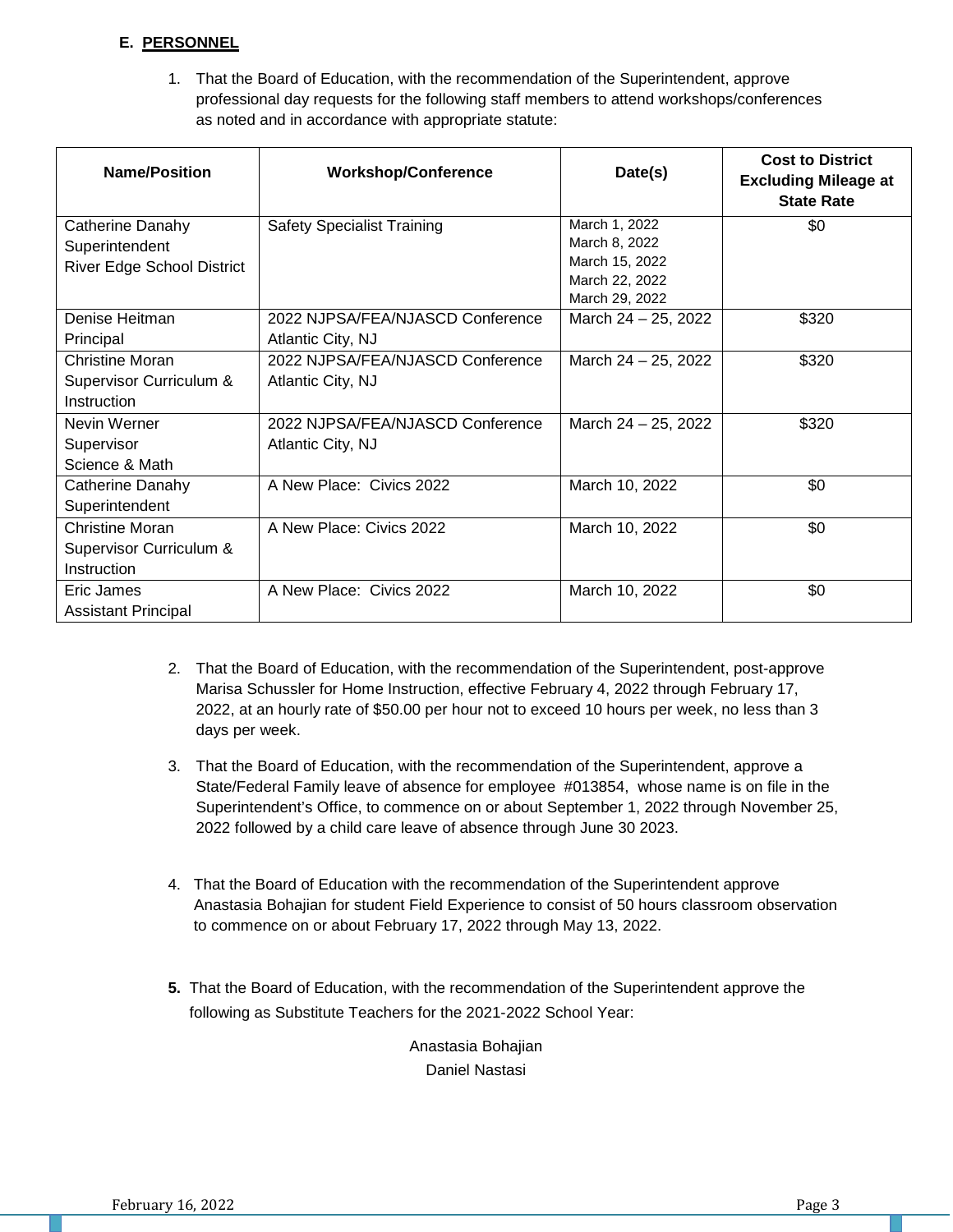6. That the Board of Education, with the recommendation of the Superintendent, approve Lara Kane for additional hours to provide classroom coverage from February 28, 2022 to on or about March 25, 2022.

**Motion by: \_\_\_\_\_\_\_\_\_\_\_\_\_\_\_\_\_\_\_\_ Seconded by: \_\_\_\_\_\_\_\_\_\_\_\_\_\_\_\_\_\_\_\_**

### **F. RIVER EDGE SPECIAL EDUCATION**

1. That the Board of Education, with the recommendation of the Superintendent approve a tuition contract with the Bleshman School (Board of Special Services), starting on or about February 28, 2022 for a student whose name is on file in the Board Office.

 2021-22 Tuition rate is \$76,860 (\$427 per diem) One to one aide rate is \$49,500 (\$275 per diem)

**Motion by: \_\_\_\_\_\_\_\_\_\_\_\_\_\_\_\_\_\_\_\_ Seconded by: \_\_\_\_\_\_\_\_\_\_\_\_\_\_\_\_\_\_\_\_**

## **G. REGION V ADMINISTRATION & TRANSPORTATION**

- 1. That the Board of Education approve the bills and claims dated February 2022 totaling \$1,015,339.27 including checks #60468 through #60567.
- 2. That the Board of Education, with the recommendation of the Superintendent, approve Pauline Sheridan, Region V Temporary Clerical Assistant, for additional hours, not to exceed 125 hours, starting on or about March 1, 2022 through June 30, 2022.
- 3. WHEREAS, the River Edge Board of Education (the "Board") is the lead education agency ("LEA") for the Bergen County Region V Council for Special Education ("Region V"); and

 WHEREAS, Region V provides shared services for its member districts, non-member districts such as evaluations, direct services, and consultation; and services to non public schools as requested by member and non-member districts;

 WHEREAS, as the LEA, the Board must approve the consultant agreements of the providers that Region V utilizes to deliver shared services to its member districts, non-member districts and services to non-public schools as requested by member and non-member districts;

 BE IT RESOLVED, that the Board, upon recommendation of the Superintendent, approves the consultant agreements of the following Region V Shared Services Consultants/Agencies to provide evaluations, direct services, and consultation, to public and non-public schools for member districts and non-member districts upon request for the 2021-2022 school year: